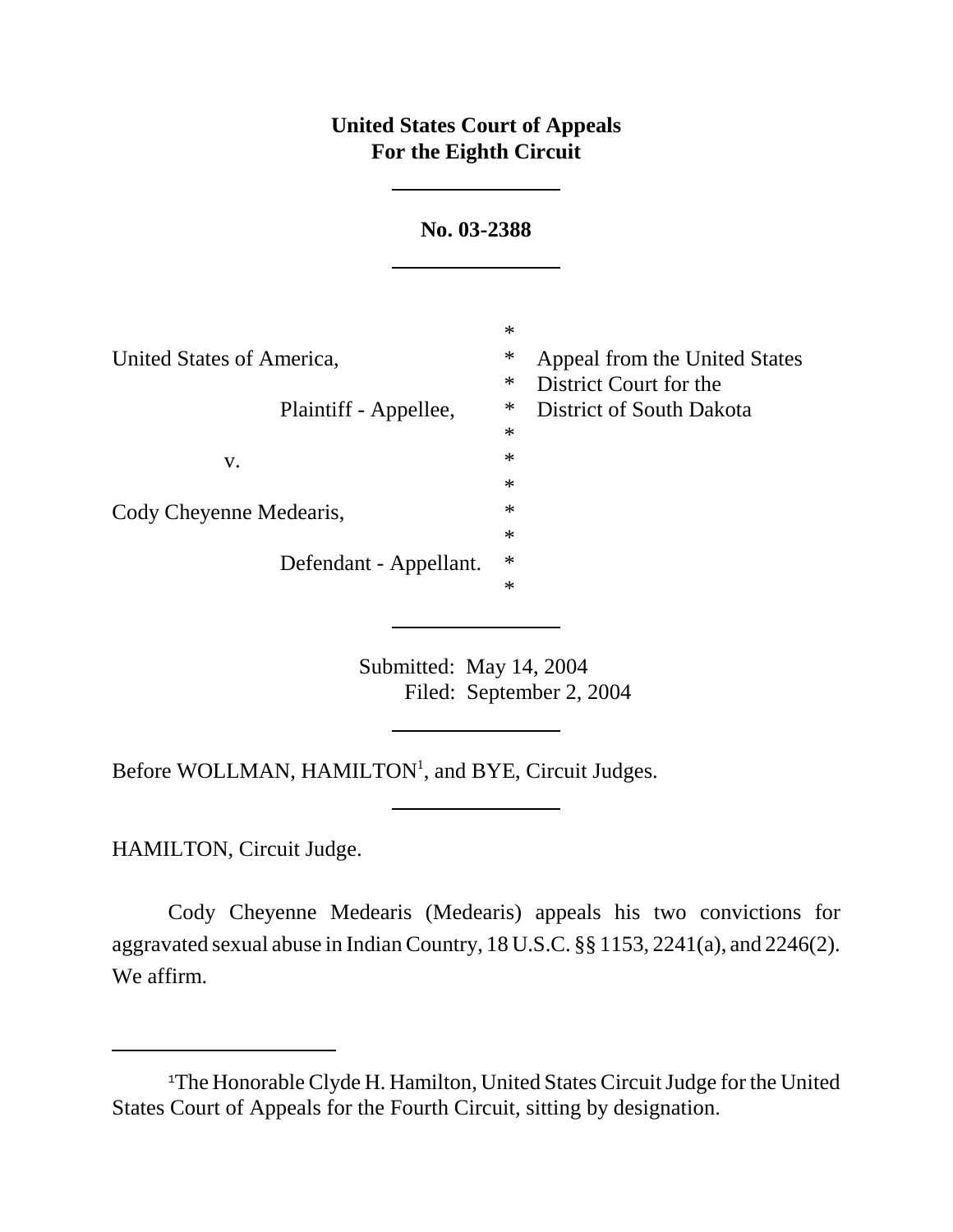I

A

In considering Medearis' challenge to his aggravated sexual abuse in Indian Country convictions, we recite the facts in the light most favorable to the government, as it prevailed on these counts below. United States v. Reyes, 362 F.3d 536, 539 (8th Cir. 2004) ("[W]e recite and evaluate the facts in the light most favorable to the government because it prevailed at trial.").

In April 1998, Medearis met Sherri Whiting (Whiting) on the Rosebud Reservation in South Dakota. Shortly thereafter, Medearis moved with Whiting to her mother's residence in Florida. In October 1998, Whiting and Medearis left Florida and returned to the Rosebud Reservation, settling in the house of Cheryl Medearis, Medearis' mother.

In the next three plus years, the couple had a tumultuous relationship, separating on several occasions, with the final break occurring on January 3, 2002.<sup>2</sup> On that day, Whiting went, with her children,<sup>3</sup> to her aunt's house, which is located on the Rosebud Reservation, near Mission, South Dakota. In the days that followed, Medearis stopped by a few times to see her, but Whiting did not leave to go anywhere with Medearis.

On Friday, January 11, 2002, Medearis and Whiting agreed to see each other about 7:30 p.m. to talk about their relationship. For some reason not entirely clear

<sup>2</sup>The problems between the couple started when Medearis began having relations with other women.

<sup>3</sup>Whiting has two children, one of which, Connor, was borne out of her relationship with Medearis.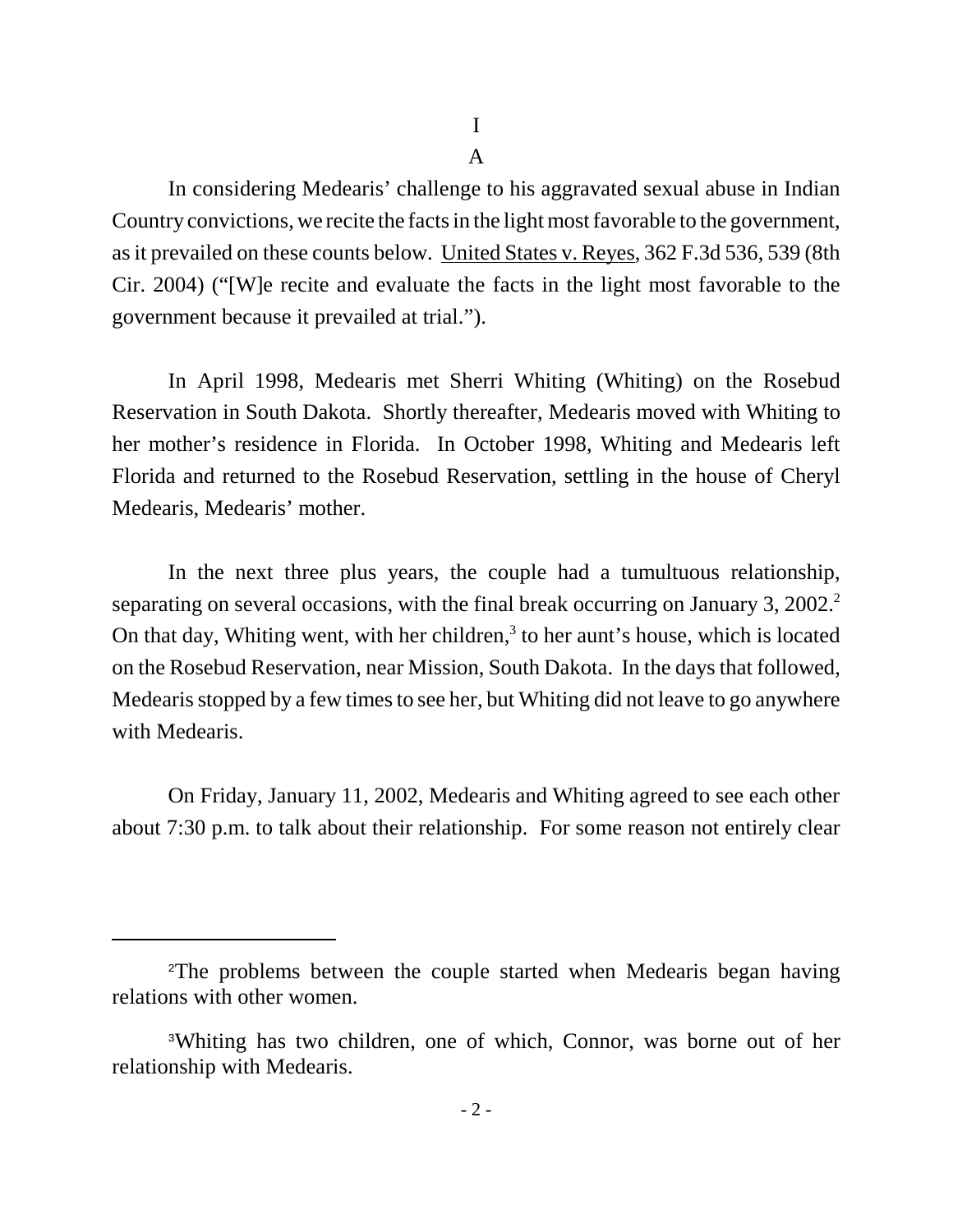from the record, Medearis and Whiting did not meet, and Whiting's efforts to find Medearis that evening were unsuccessful.<sup>4</sup>

The following day, at around 8:00 or 9:00 p.m., Whiting saw Medearis while she was driving around Mission. The two talked briefly, but an argument quickly ensued. The argument apparently ended when the two agreed to meet that night at a mutual friend's house at about 10:00 or 11:00 p.m. to talk about their relationship. Medearis never appeared at the mutual friend's house, so Whiting went to the apartment of her cousin, Fred Whiting, where she had earlier planned to spend the night, arriving there at 1:00 or 1:30 a.m. the next morning (January 13, 2002).

At 2:00 or 2:30 a.m., Whiting heard Medearis arrive in his car in the parking lot in front of Fred Whiting's apartment, as she was familiar with the car's distinctive sound. Medearis did not go to Fred Whiting's apartment; instead, he stayed in the car, revving its motor.

Because Medearis and Fred Whiting had previous altercations, Whiting went outside to talk to Medearis. As Whiting approached the driver's side door, Medearis asked her to get inside so they could talk. Because Medearis had been drinking, as evinced by his slurred speech and red eyes, Whiting refused and headed back to Fred Whiting's apartment.

In response, Medearis got out of the car and ran up behind Whiting, swinging, like he was going to hit her. At that time, Whiting saw a hickey on Medearis' neck. When Whiting asked Medearis if he would let her go into Fred Whiting's apartment to get her coat and shoes, Medearis allowed her to do so. After Whiting entered the apartment, Medearis returned to his car.

<sup>&</sup>lt;sup>4</sup>Medearis was on a date with another woman that night, Rikki Siers (Siers).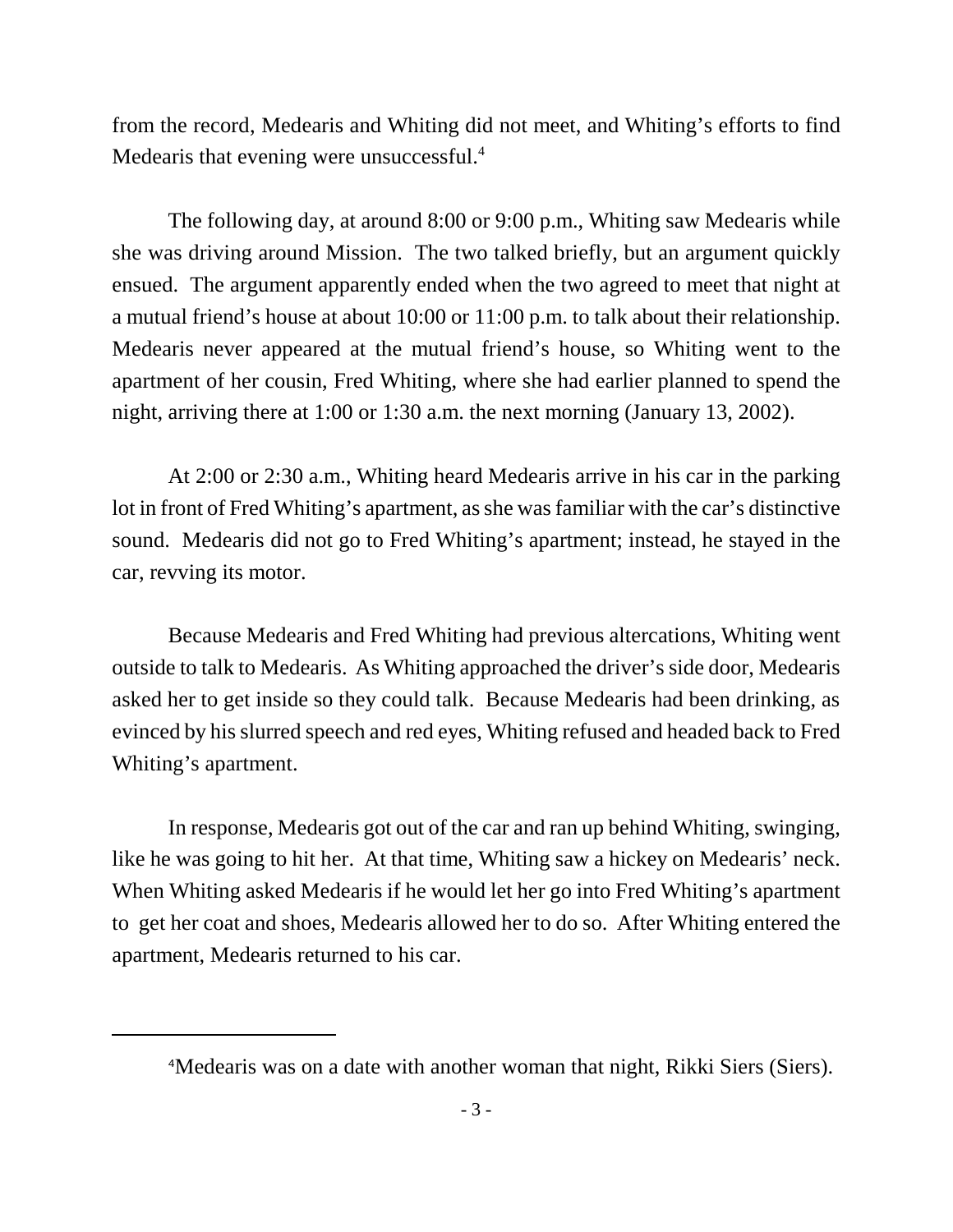Because Whiting wanted to get Medearis to leave without getting Fred Whiting or anyone else involved, Whiting went outside to talk to Medearis. Whiting approached the driver's side of the car to talk. The talking turned to arguing, and when it began to snow and drizzle, Whiting entered the car through the passenger side, keeping the door open a crack.

Almost immediately, Medearis started calling Whiting a "slut" and a "bitch." In response, Whiting asked Medearis, rhetorically, why he was coming to see her to work things out when he had a hickey on his neck from somebody else. Medearis denied he had a hickey and Whiting, at this point, told Medearis that she did not want to argue when he had been drinking and suggested that they talk another time. In response, Medearis asked Whiting to continue the conversation, but instructed her to get out of the car.

When Whiting tried to get out of the car, Medearis grabbed her by the back of her hair and yanked her back into the car. Whiting started to scream for Fred Whiting.<sup>5</sup> Medearis shut the passenger door, slamming Whiting's leg in the door. As Medearis pulled the car out of the parking lot, Whiting tried to jump out, but Medearis grabbed her again, this time putting her in a "headlock" on his lap. Whiting then bit Medearis on the thumb, which allowed her to lunge for the door again. However, Medearis sped away, which prevented Whiting from leaving the car.<sup>6</sup>

Medearis stopped the car on Hidden Timber Road, where the two had a chance to talk, with Medearis indicating he wanted to reconcile and Whiting commenting that she did not because she "couldn't handle the fighting anymore." At one point,

<sup>5</sup>These screams were not only heard by Fred Whiting but also by a neighbor of Fred Whiting's, Donald Bear Robe.

<sup>6</sup>Donald Bear Robe did not call the police because he believed what transpired was a "common fight going on amongst couples."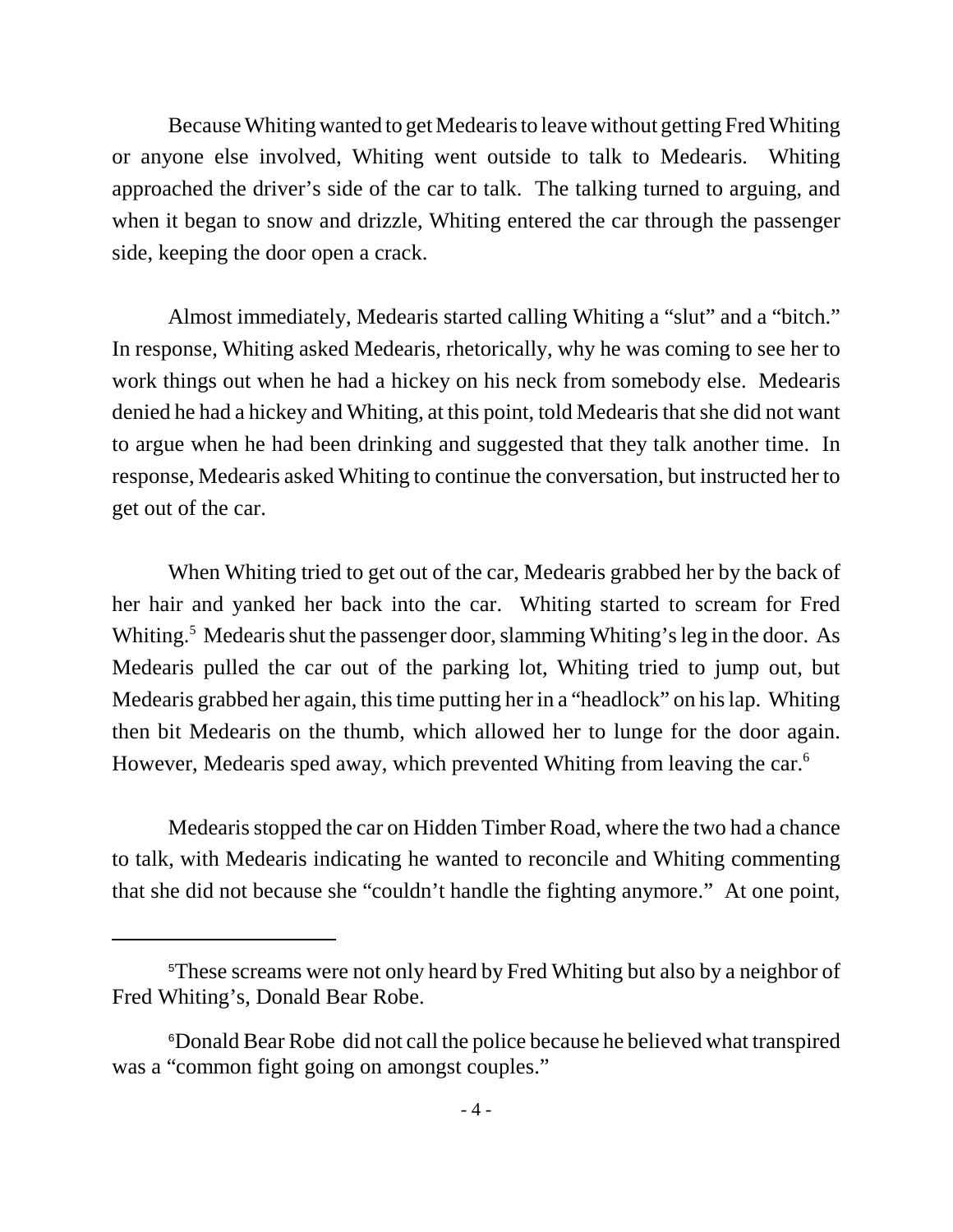Medearis unloaded his gun, telling Whiting, "don't worry, I'm not going to shoot you."

As the two talked, a truck went by, turned around, and slowly approached Medearis' car. Medearis jumped out of the car to speak to the truck driver, who apparently was known to Medearis.

Medearis returned to the car and told Whiting to take the car. Medearis then got out of the car. After he punched a passenger-side window, he reentered the car, telling Whiting to "get the f\*\*\* out of here." Medearis opened the passenger door and pushed Whiting out.

As Whiting walked behind the car, Medearis backed the car up. Medearis then slammed on the brakes, got out of the car, and demanded that Whiting get her "f\*\*\*ing ass in the car" or he was going to "beat the f\*\*\* out of" her. When Whiting started backing away from him, Medearis ran toward her and pushed her onto the highway, telling her to "get the f\*\*\* out of here, run." Whiting started to run away, but Medearis caught her and pushed her into a ditch. When Whiting tried to get up, Medearis grabbed her by her jacket, lifted her off the ground, and told her to get in the car, pushing her back across the highway. Medearis opened the passenger door and "put" Whiting back in the car. Once in the car, Medearis blamed Whiting, saying, "see what you made me do?"

Whiting pleaded with Medearis to take her back to her van, which was located at Fred Whiting's apartment. Medearis angrily accused Whiting of being with other men and demanded to know who they were. Medearis told Whiting that he might as well rape her, "do" her one last time, and that he should just "butt f\*\*\*" her. As Whiting pleaded for him not to do that, Medearis reached over and threw her seat back.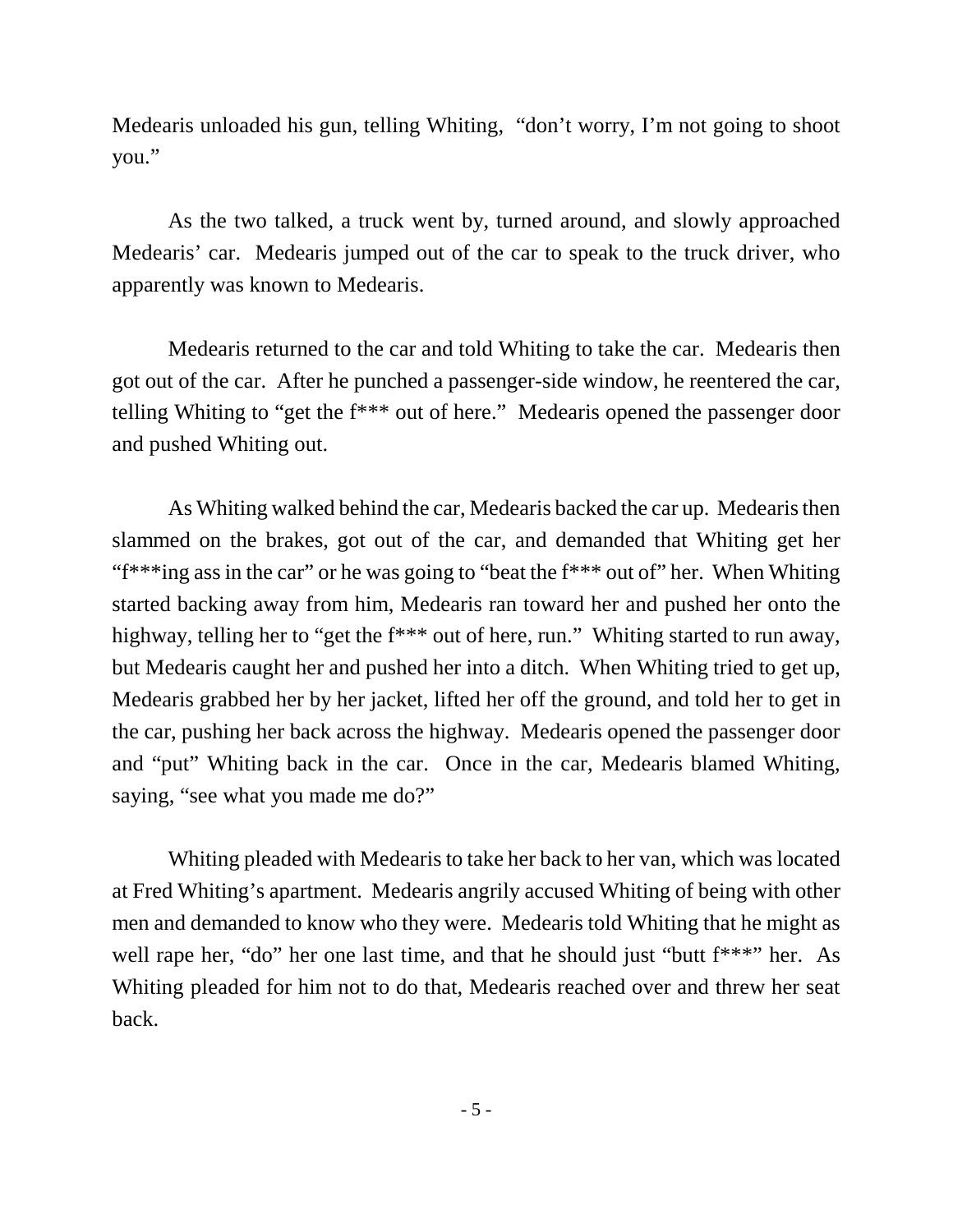Medearis then started to drive toward his mother's house. On the way, Whiting indicated that she did not want to go there because her kids were there. Nevertheless, Medearis continued toward his mother's house, stopping the car near the driveway to the house. At that point, Medearis threatened Whiting that he would run her over if she got out of the car. Medearis then switched gears somewhat, telling Whiting that if she could "make it through that ditch, across that fence, before [he got] to [her] then [she would] be all right." When Whiting opened the door to get out and make a run for it, Medearis slammed the car into reverse, backing the car up while at the same time taunting Whiting to "jump" out of the car. Medearis then stopped the car and told Whiting he was going to rape her. Thereafter, he starting driving the car again, telling Whiting at this time to remove her pants.

Medearis stopped the car on a trail, just off of Wood Road. Medearis then started to pull Whiting's pants down. He locked all of the car doors, crawled over to the passenger seat, unfastened his own pants, and got behind Whiting. Whiting continued to plead for him to stop, but Medearis responded by saying, "all I want to do is to make love to you."

Medearis pulled Whiting's jacket off over her head and sucked her breasts, while Whiting screamed "no." Medearis then got on top of Whiting, spread her legs, forcing one of her legs up. Medearis performed oral sex on Whiting, while she tried to push him away. Medearis came back up, forced Whiting's hands behind her head, and then drove his penis into Whiting's vagina, saying he "always wanted to do this." Medearis then removed his penis from her vagina and inserted his fingers inside of her vagina, while Whiting continued to scream. After removing his fingers, Medearis inserted his penis again and quickly pulled it out, commenting that he could not "f\*\*\*" her. Medearis then smeared his fingers across Whiting's face, sneering, "[t]his is how you f\*\*\*ing smell." Medearis returned to the driver's seat and told Whiting to "get the f\*\*\* out." Whiting then exited the car and walked to Medearis' mother's house. Once there, Cheryl Medearis' boyfriend took Whiting to her aunt's house.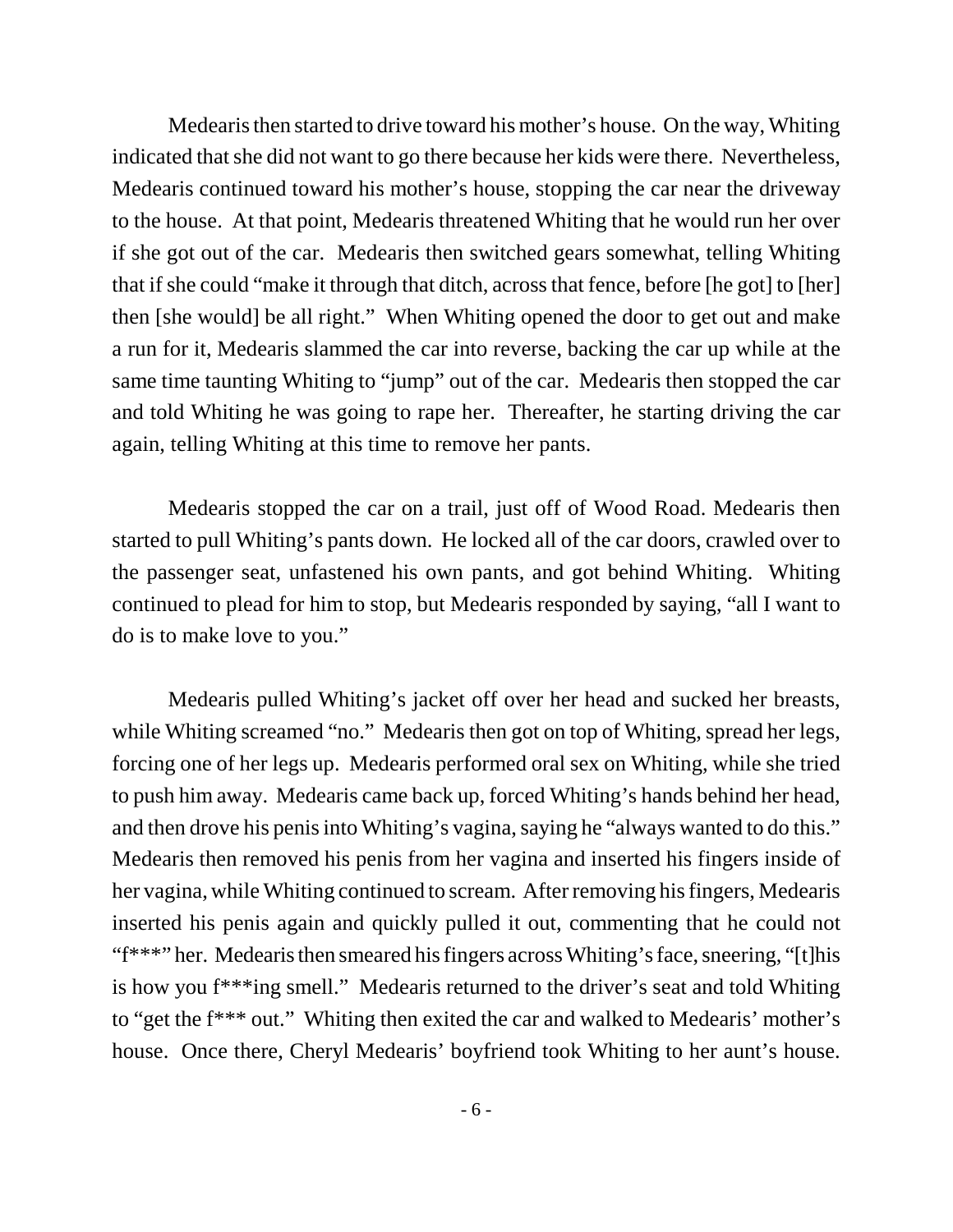Upon her arrival at her aunt's house, Whiting was crying and her hair was "all messed up." Whiting was cold, and when her aunt tried to zip up her coat, there was no zipper.<sup>7</sup>

Whiting's aunt took Whiting to the Indian Health Service Hospital in Rosebud, where she was seen by Dr. Zijad Sabovic (Dr. Sabovic) at 6:10 a.m. During his examination, Dr. Sabovic observed that Whiting had fresh bruises on both of her knees, on her left elbow, and on her left shoulder. In addition to observing redness on Whiting's left thigh, Dr. Sabovic also observed an excoriation of the vaginal vault. At trial, Dr. Sabovic opined that Whiting's injuries were consistent with forced sexual intercourse.

At the hospital, a rape kit was administered, which included both an oral and vaginal swab of Whiting. Medearis was found to be the source of the DNA discovered on the vaginal swab. Moreover, as part of the preparation of the rape kit, Whiting was asked to remove her clothing while standing on a white piece of paper so that Dr. Sabovic could collect her clothing, including her panties, and any foreign material dislodged from her clothing during this process. After Whiting removed her clothing, Dr. Sabovic recovered gravel and sand, which he opined came from either Whiting's panties, her other clothing, or her feet.<sup>8</sup>

## B

In March 2002, Medearis was charged, as an Indian, with one count of kidnapping (Count One) in Indian Country, 18 U.S.C. §§ 1153 and 1201, and two

<sup>7</sup>Part of the zipper was discovered in Medearis' car following the incident in question.

<sup>&</sup>lt;sup>8</sup>At the hospital, Whiting gave three detailed and thorough accounts of the incident, one to the hospital staff, one to Sergeant Esther Murray, and one to a criminal investigator, Grace Her Many Horses.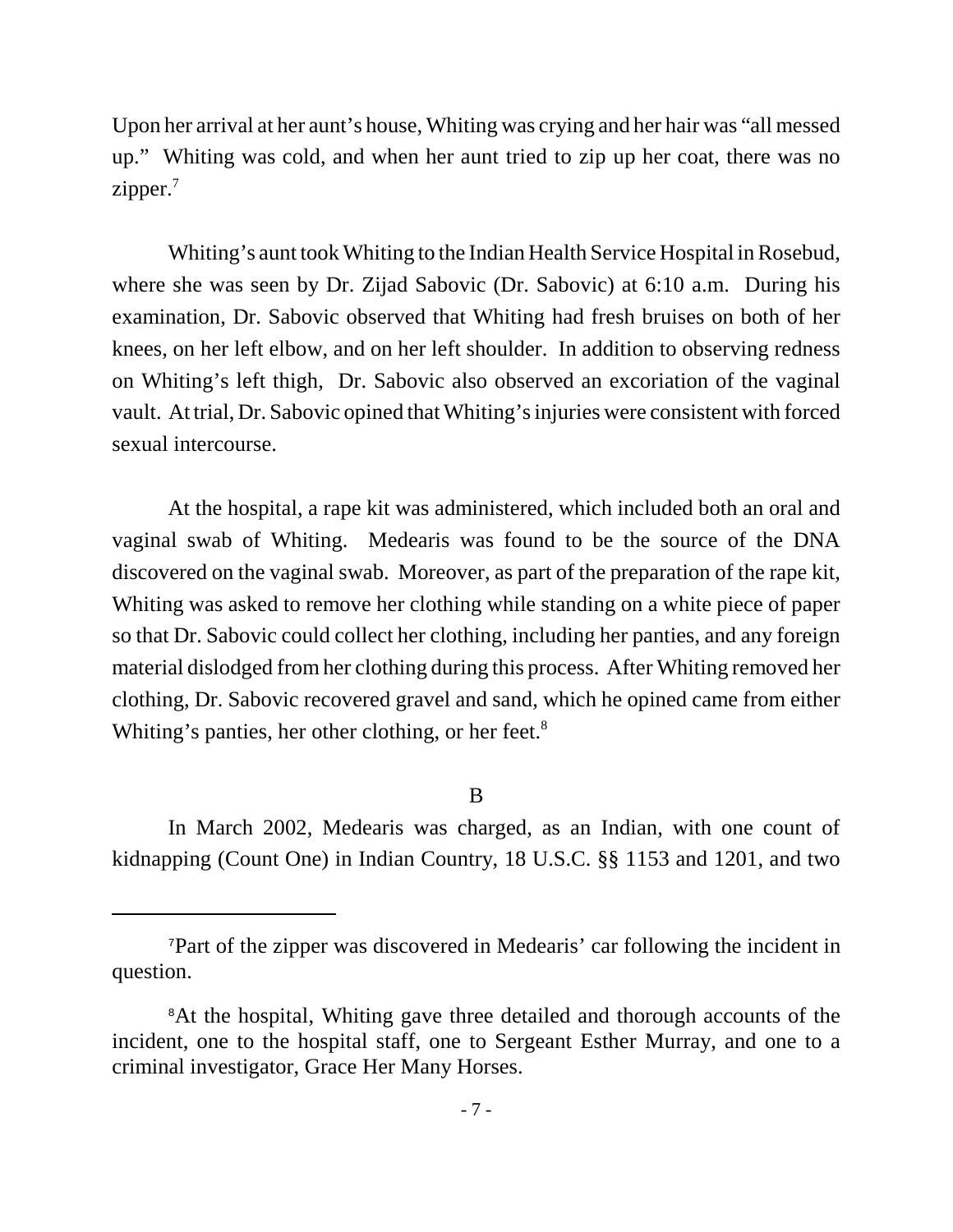counts of aggravated sexual abuse in Indian Country (Counts Three and Five), 18 U.S.C. §§ 1153, 2241(a), and 2246(2), by a federal grand jury sitting in the District of South Dakota. In alternative counts, Medearis was charged, as a non-Indian, with kidnapping (Count Two) in Indian Country, 18 U.S.C. §§ 1152 and 1201, and two counts of aggravated sexual abuse in Indian Country (Counts Four and Six), 18 U.S.C. §§ 1152, 2241(a), and 2246(2). Pursuant to a stipulation between the parties, Medearis acknowledged that he was an Indian person and, as a result, Counts Two, Four, and Six were dismissed.<sup>9</sup>

Following a bond hearing, Medearis was released on certain conditions, including that he submit to and pass urine analyses and that he attend all hearings related to this matter. After failing two urine tests and failing to attend a hearing, Medearis fled, but later surrendered on his own volition in August 2002, after several months on the run. $^{10}$ 

<sup>9</sup>Native American tribes generally have exclusive jurisdiction over crimes committed by Indians against Indians in Indian Country. However, two federal statutes provide for federal jurisdiction over such crimes. The first statute, 18 U.S.C. § 1152, known as the "General Crimes Act" (GCA), mandates that the "general laws" of the United States, which are applicable in federal enclaves such as military bases, apply in Indian Country. However, there are two important limitations on the scope of the GCA: it does not extend to offenses committed by an Indian against another Indian or any Indian who has been punished for that act by the local law of the tribe. The second statute, 18 U.S.C. § 1153, known as the "Major Crimes Act," partially abrogated the GCA by creating federal jurisdiction over fourteen enumerated crimes committed by Indians against Indians or any other person in Indian Country, including kidnapping and felonies listed in the Sexual Abuse Chapter (109A) of Title 18.

<sup>&</sup>lt;sup>10</sup>Around this time, Medearis was using marijuana and methamphetamine. He testified that he began using drugs after he met Whiting.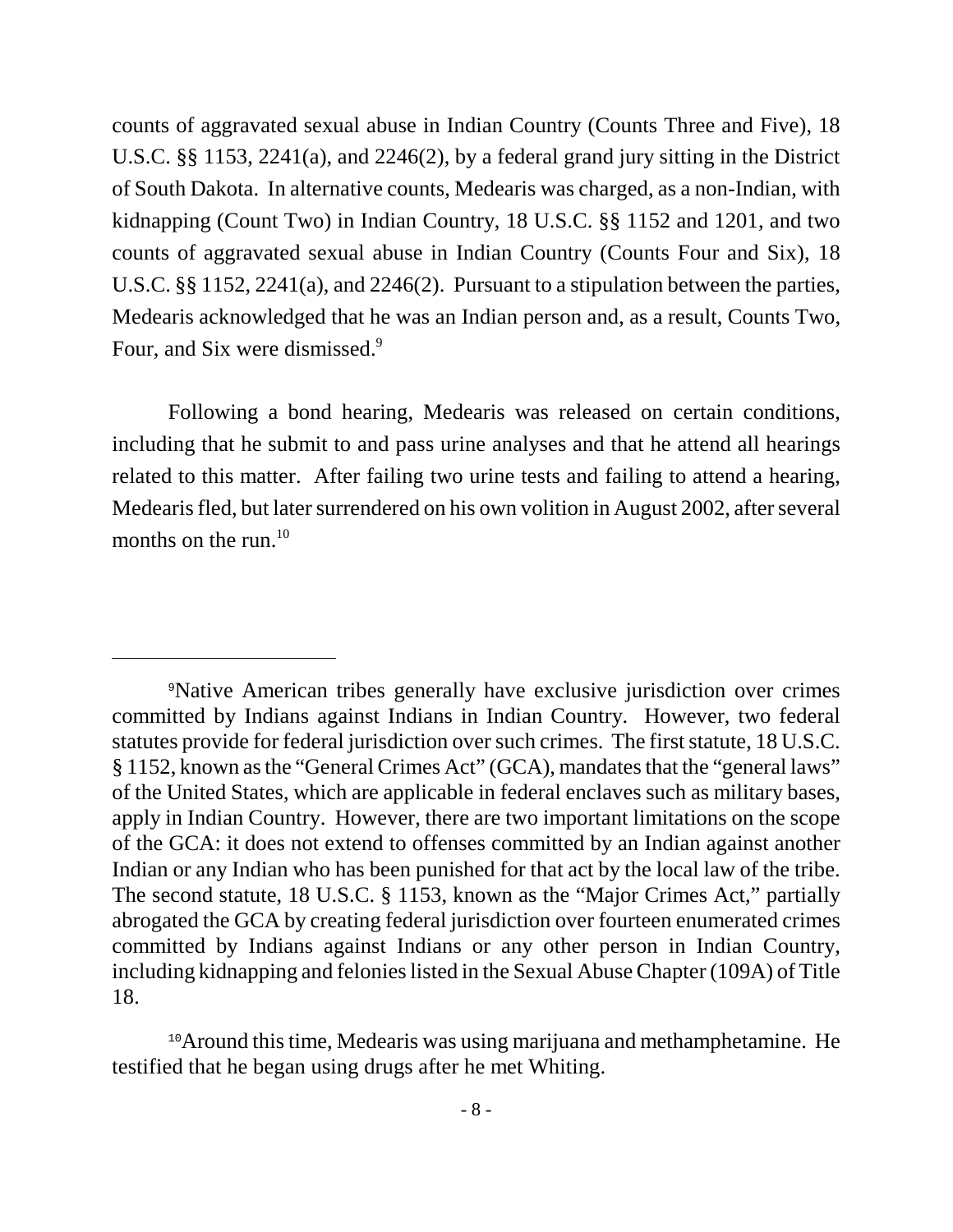At trial, Whiting testified to the events described above. Her credibility was painstakingly and exhaustively attacked by Medearis' counsel on cross-examination. Counsel for Medearis was able to demonstrate that Whiting gave inconsistent statements over time. Counsel was also able to establish that Whiting generally feared losing Medearis and he was able to explore any ill motives Whiting may have had concerning her desire to seek revenge against Medearis for his having relations with other women.

For his part, Medearis testified that, after he arrived at Fred Whiting's apartment, Whiting willingly got into his car. Medearis testified that they drove for a while and then stopped just off of Wood Road. According to Medearis, after consensual sex, Whiting noticed a hickey on his neck that Siers had given him.<sup>11</sup> Whiting then became irate and threatened that he would never see his son again. He then drove to his mother's house. Before she got out of the car, Whiting broke the zipper on her coat, trying to zip the zipper.<sup>12</sup> Medearis testified that Whiting got out of the car and fell, landing on her knees. She then got up and walked toward Cheryl Medearis' house. At that point, Medearis decided to leave. He was later interviewed by Grace Her Many Horses. During the interview, Medearis asked Grace Her Many Horses if Whiting was "all right." As to Whiting's injuries, Medearis testified that at least some of them were caused by having sex in a small car.

<sup>&</sup>lt;sup>11</sup>Siers resided at Fred Whiting's apartment from October 2001 until January 2002. On January 10 and 11, 2002, she went out on dates with Medearis and had sex with him on both occasions in his car. According to Siers, having sex in such close quarters caused her to bruise. Siers testified that she saw Whiting enter Medearis' car while it was stopped outside Fred Whiting's apartment on January 13, 2002. At that time, she heard no screams.

<sup>&</sup>lt;sup>12</sup>Medearis also testified that on another occasion Siers broke her zipper in his car.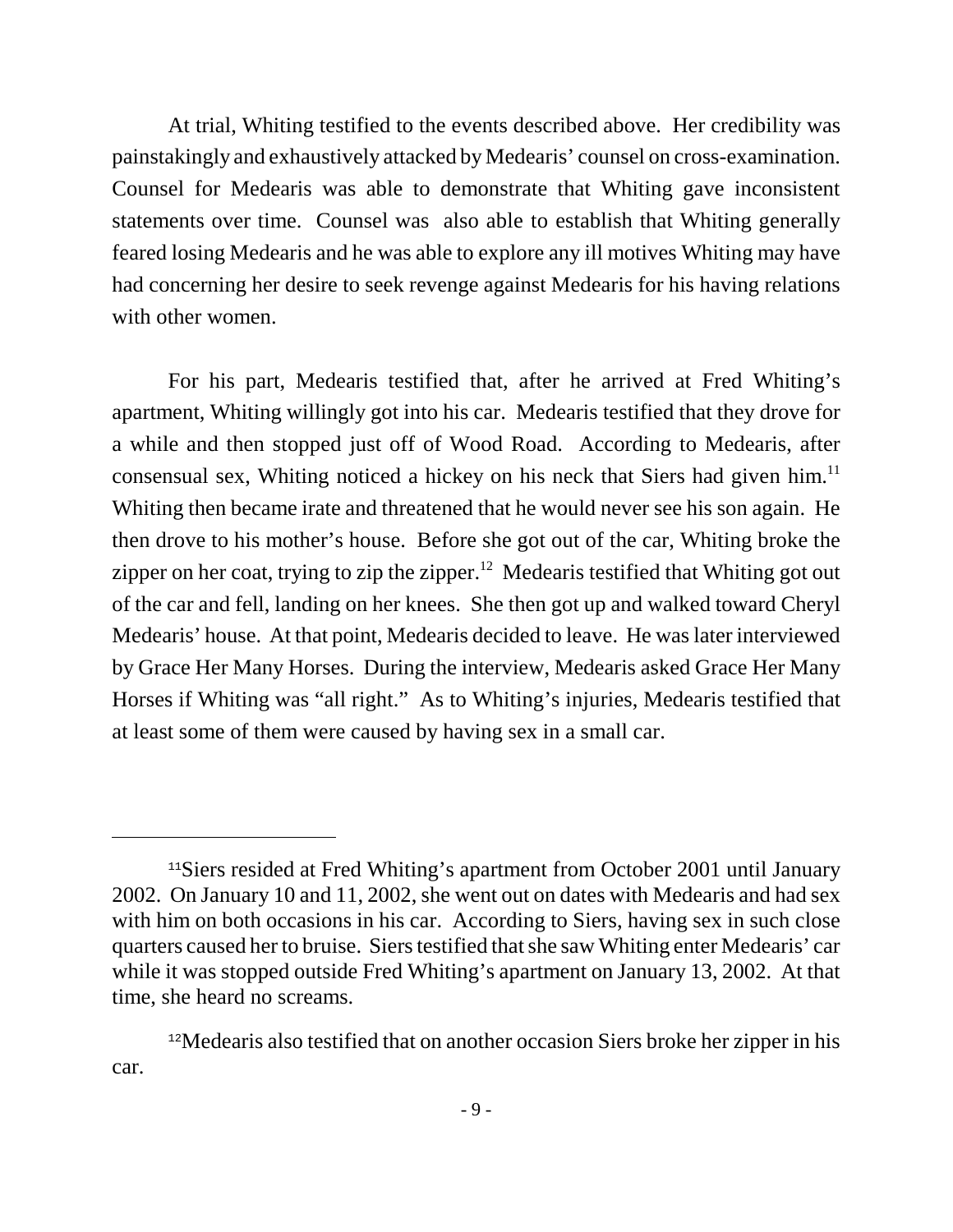In his closing argument, the Assistant United States Attorney (AUSA) argued that the evidence supported guilty verdicts, based primarily on Whiting's testimony, as supported by the government's other witnesses (mainly Dr. Sabovic), and the physical evidence. The AUSA also pointed out that Medearis' flight was consistent with guilt as opposed to innocence.

In his closing argument to the jury, counsel for Medearis explained to the jury that this case involved false accusations fueled by either jealousy, anger, or revenge. In making this argument, he continuously attacked Whiting's credibility as a witness. For example, Whiting testified on direct examination that, at one point when Medearis' car was parked on Hidden Timber Road, Medearis got out and punched the passenger window. Counsel pointed out that this testimony was inconsistent with her statement to Grace Her Many Horses on the morning of the rape that a driver-side window was punched. Counsel also pointed out that, while Whiting testified on direct examination that she was pushed out of the car while it was parked on Hidden Timber Road and then thrown into a ditch, she told Cheryl Medearis that she was dragged out of the car by her hair and then thrown into the ditch. Counsel pointed out that, while Whiting testified on direct examination that she was scared that Medearis was going to run her over, in an earlier statement to the FBI, she said that Medearis had tried to run her over. Whiting also testified on direct examination that the driver of the truck stopped by before they initially went near Cheryl Medearis' house; however, counsel pointed out that, when she talked to Grace Her Many Horses, Whiting indicated that the truck driver stopped by right before she claimed she was raped. Counsel also told the jury that, while Whiting claimed she never threatened Medearis with the loss of his son, Cheryl Medearis testified that Whiting told her on the morning of January 13, 2002 that Medearis "was never going to see his son again," that he "was going to pay," and that she was going to put him "in jail."<sup>13</sup>

<sup>&</sup>lt;sup>13</sup>Cheryl Medearis testified that, on the morning of January 13, 2002, Whiting's hair was "pretty" and that she "appeared fine." Cheryl Medearis did acknowledge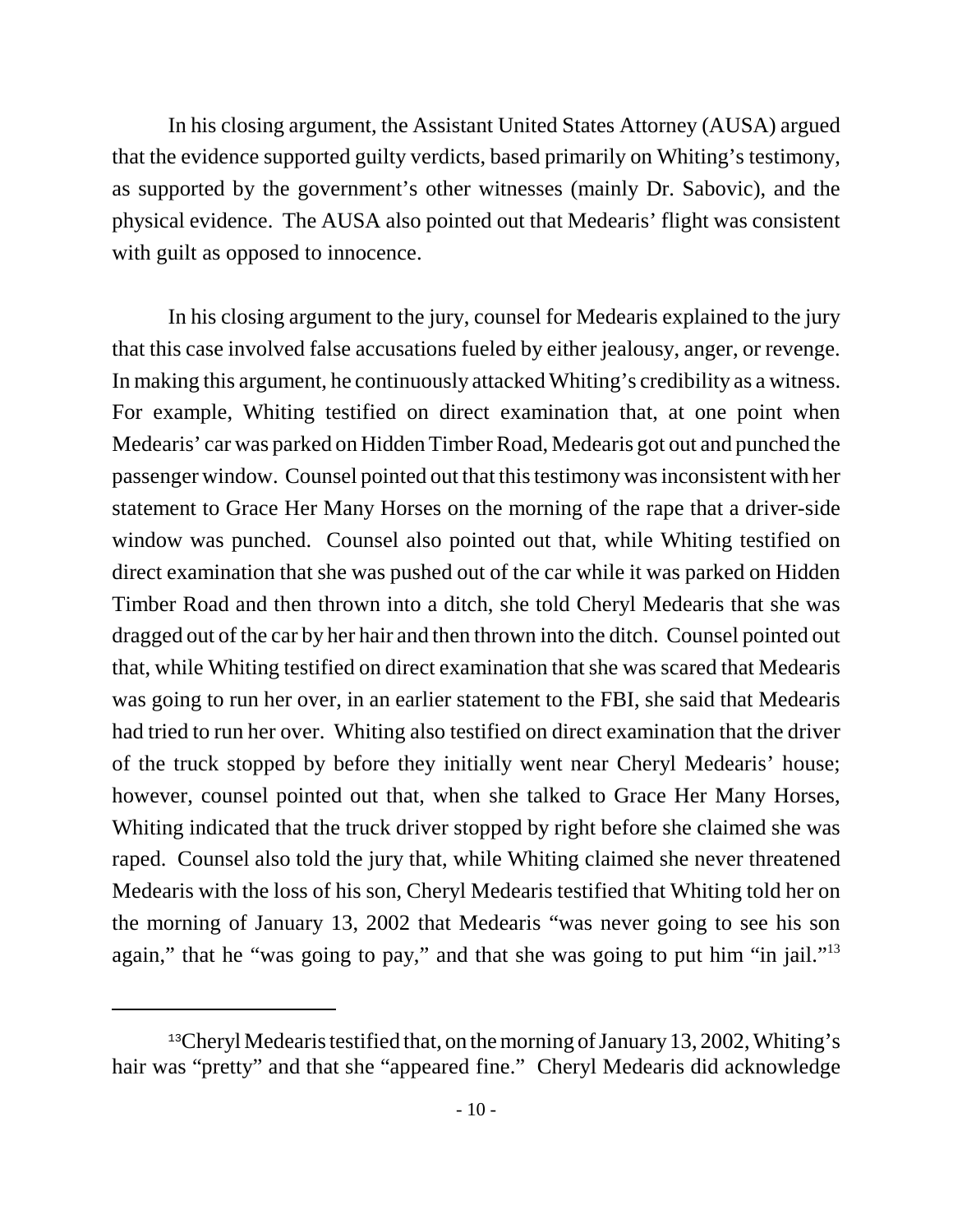Counsel also pointed out that Whiting gave inconsistent accounts concerning her pants. On direct examination, Whiting testified that Medearis only took one of her pants legs off; yet, in some earlier statements to law enforcement, she said her pants were taken off completely. Counsel also established that Whiting gave differing accounts on whether she was hit on the night in question.

Counsel for Medearis also made several points concerning the physical evidence. He noted that Whiting claimed she had bitten Medearis' thumb, but that Grace Her Many Horses indicated in her report that she saw nothing after she examined Medearis' thumb. Counsel also pointed out that Whiting had no scrapes or bruises on her hands even though she testified that, while she was running, Medearis came up behind her at a run and pushed her down. Counsel also argued that, although Whiting claimed that she was thrown down in the ditch and flipped over onto her back, she had no mud or grass stains on her jacket.

Counsel for Medearis also made some additional points suggesting that the evidence in the record was inconsistent with rape. First, he posited that, if Whiting feared she was going to be raped, she would have locked the doors and driven off in the car after Medearis exited the car while it was parked on Hidden Timber Road. Moreover, counsel pointed out that Whiting made no effort to alert the truck driver who stopped and spoke to Medearis. Counsel also pointed out that the emergency room nurse indicated in the hospital report that Whiting stated that Medearis was "being nice when taking my clothes off." Counsel also pointed out that Whiting did not want to go to the police or the hospital right away; instead she asked Cheryl Medearis' boyfriend to drive her to her aunt's house. Finally, counsel pointed out

that she had earlier testified before the grand jury that Whiting was "emotionally upset" and "crying" that morning. Cheryl Medearis' boyfriend gave similar testimony. He testified at trial that Whiting's clothing and hair appeared "neat," but he, too, acknowledged that he testified before the grand jury that Whiting was "crying" on the morning of the incident in question.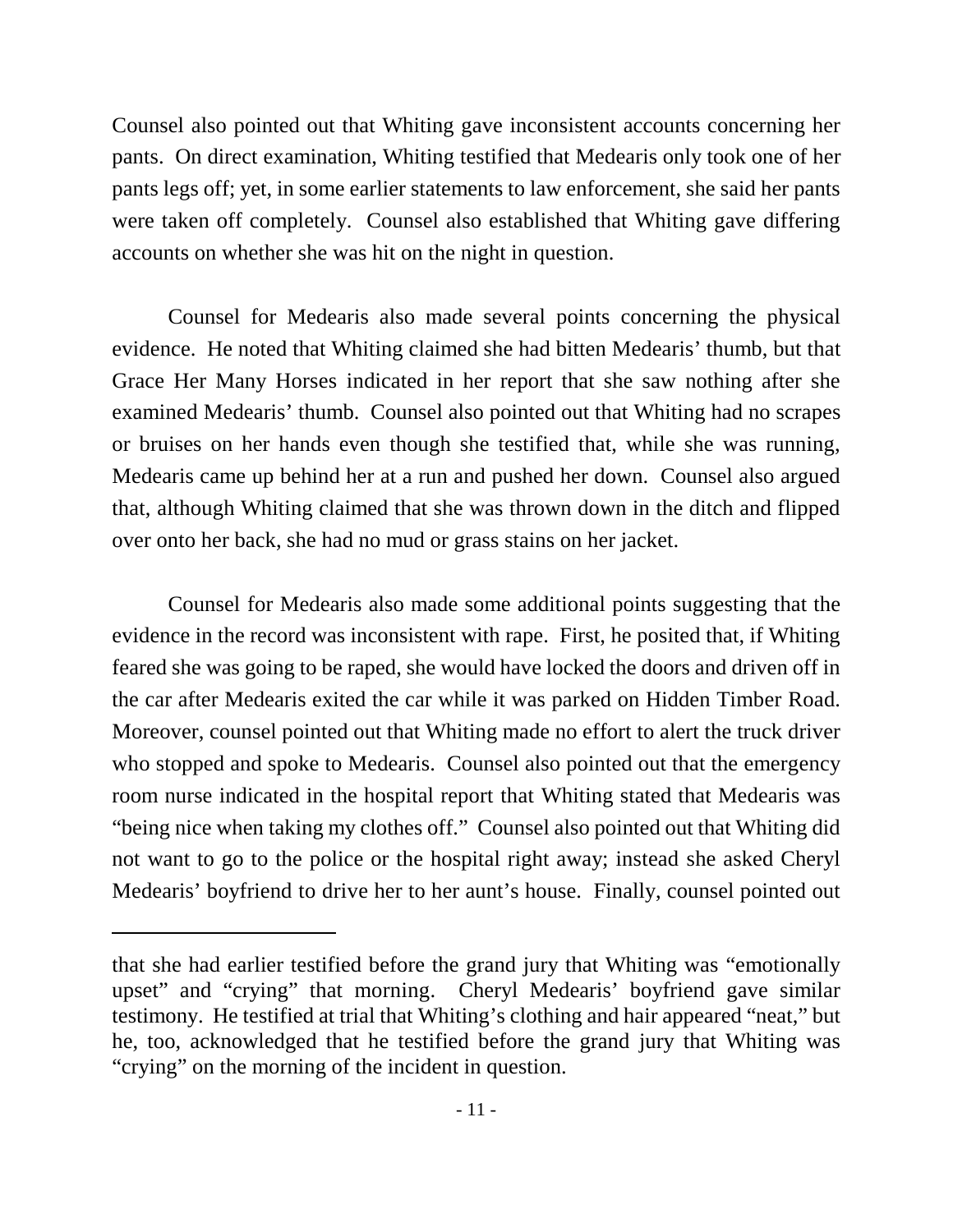that Whiting went to Medearis' motel room to wait for him a couple of weeks after the incident in question.

In his rebuttal, the AUSA argued that Whiting was a more credible witness than Medearis, who fled prior to trial. He also reemphasized that Whiting's testimony was consistent with Dr. Sabovic's testimony and the physical evidence.

At the conclusion of the trial, the jury convicted Medearis of the two remaining aggravated sexual abuse counts, but acquitted him of the remaining kidnapping count. The district court sentenced Medearis to 108 months' imprisonment, and Medearis noted a timely appeal.

II

Medearis' principal argument on appeal is that the district court erred when it refused to allow his counsel to use a letter allegedly written by Whiting to impeach her testimony at trial. In making this argument, Medearis goes on to posit that the district court's refusal to allow his counsel to use the letter for impeachment purposes was not harmless error.

A district court's evidentiary rulings are reviewed by this court under the abuse of discretion standard. United States v. Buffalo, 358 F.3d 519, 521 (8th Cir. 2004).

During Whiting's cross-examination, counsel for Medearis began to explore Whiting's fear of losing Medearis. He asked Whiting if "at some point" she "wrote him a letter" about her fear of losing him.<sup>14</sup> The AUSA objected to counsel for

<sup>&</sup>lt;sup>14</sup>The letter reads as follows:

Cody, hi baby!

I just wanted to write a few lines to let you know that I do really <u>love</u> you a lot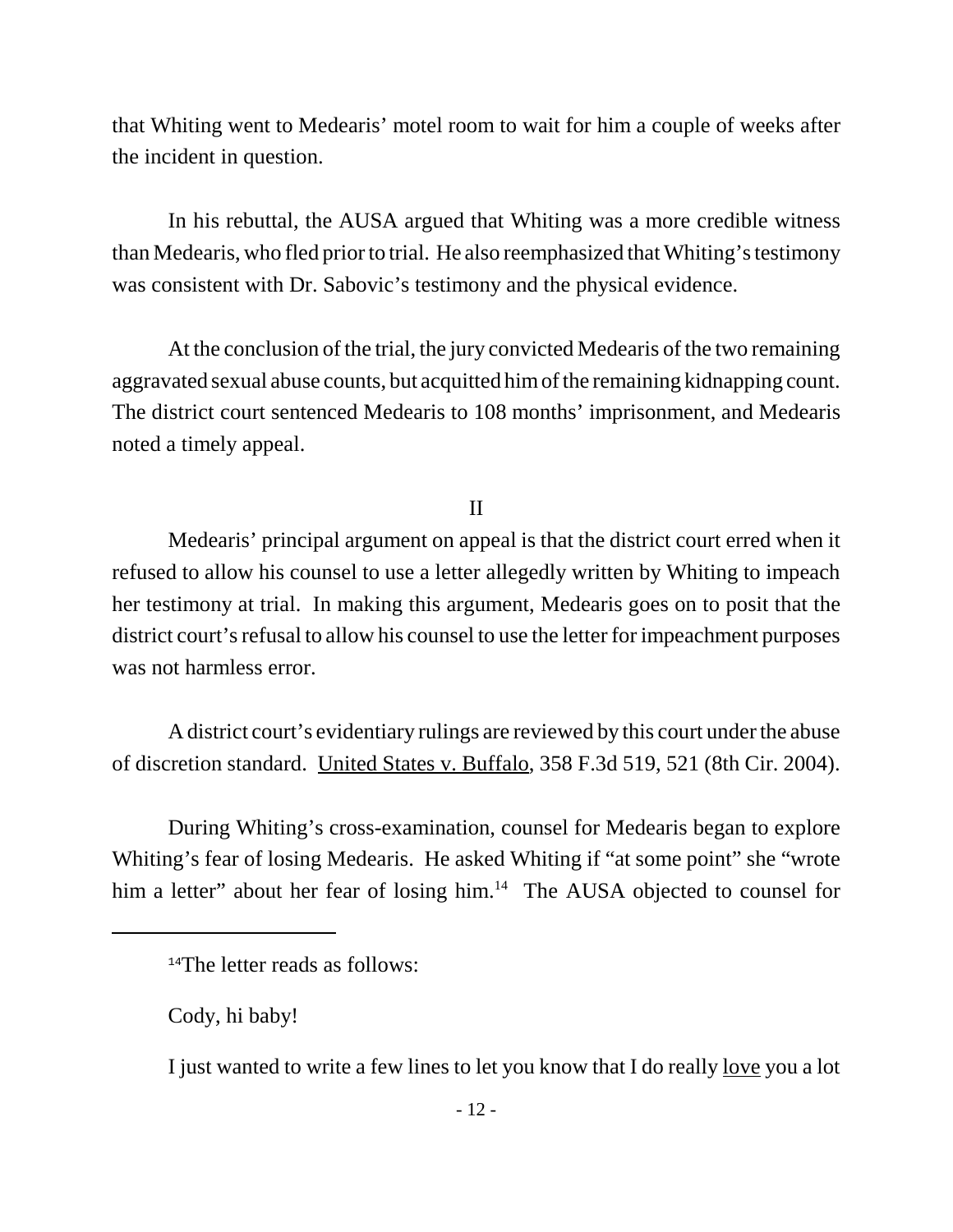I just love you so much Cody. I haven't felt this strong about anybody in a long time. I can talk to you about anything even though sometimes I'm scared to. I feel so comfortable with you and I can be myself.

I know I can act so negative about things, I'm sorry, I shouldn't ever do that because I know deep down that I Love you and want to be with only you and I do believe that you love me and want to be with only me because of the [sic] how much you tell me.

I'm so sorry I doubt you so much and I hope you'll give me a chance. I don't know why I feel so ensecure [sic]. It seems like the only time I have been this way's [sic] when I'm with someone but when I'm single there's no such thing. Weird heh [sic]?

Well I've probaly [sic] bored you enuff [sic]. Just wanted you to know that I do love you and I don't ever want to loose [sic] you. I want us to have a life together and I promise I'm going to deal with my ensecure [sic] problem because the last thing I want to do is loose [sic] you Cody.

This whole letter is pretty stupid and I'm sorry for that too.

Well just to let you know again I <u>love</u> you baby and everything about you! Forever!

## Love Sherri W.

P.S. one more thing I'd really like it

and I don't want to loose [sic] you, even though I do know that if I do ever loose [sic] you it'll be my fault because of the way I act sometimes but I can honestly say that I would rather loose [sic] you because of the problems I have dealing with the way I am than loosing [sic] you to another girl. That's what I guess I fear the most. I hate the fact that I feel the way I do. I just don't want to have the first feeling of a chance of loosing [sic] you, that probaly [sic] sounds crazy but that's the only way I could explain it.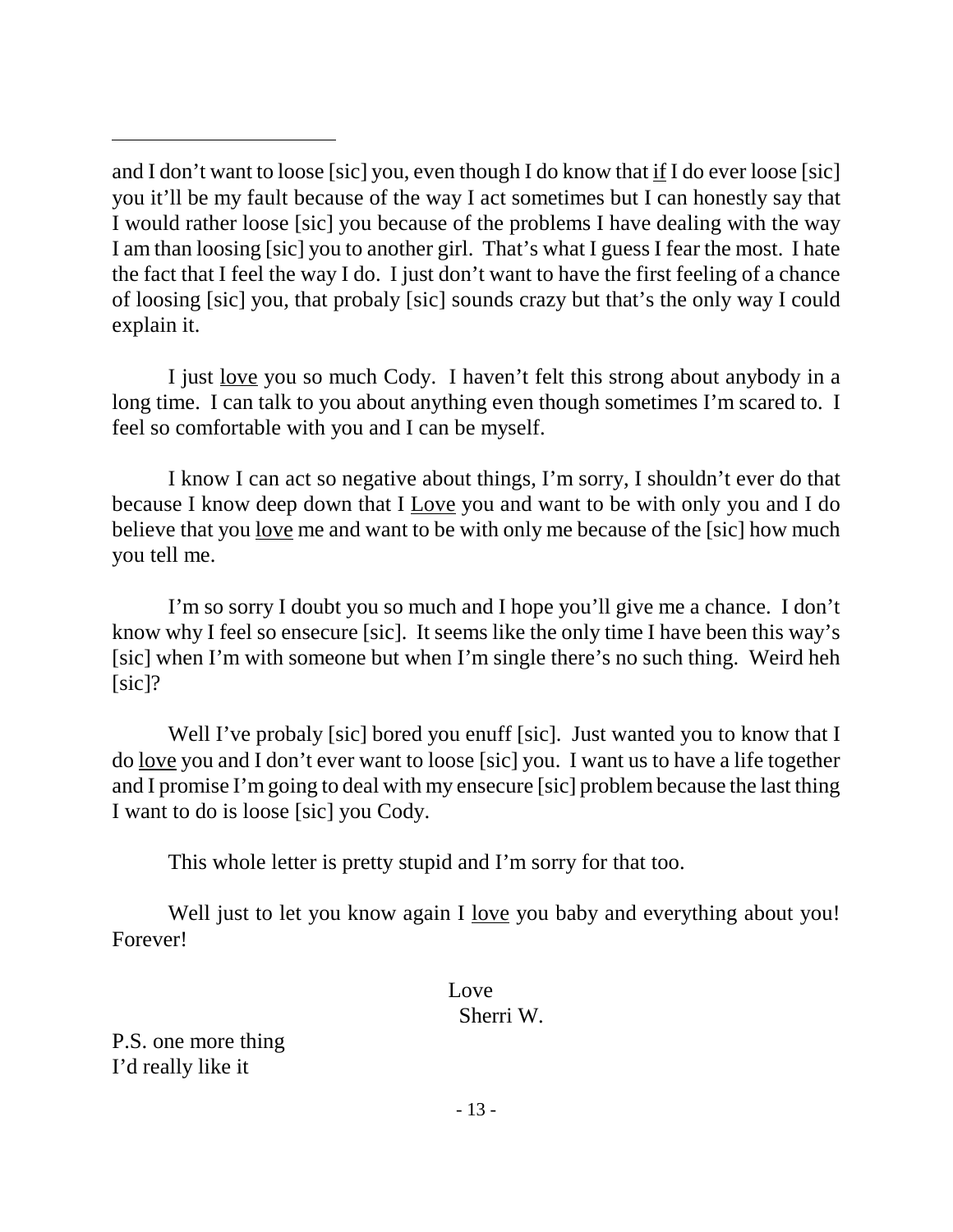Medearis' line of questioning and his reference to the letter because the letter was not provided during discovery. Upon inquiry from the district court, Medearis' counsel expressed his belief that the letter had been sent to the AUSA, but apparently not received. Counsel for Medearis informed the court that the letter was being used only for impeachment purposes. The court prohibited Medearis' counsel from using the letter because it was not previously disclosed to the government, ostensibly under Rule 16(b)(1)(A) of the Federal Rules of Criminal Procedure, the only rule that "speaks to materials such as handwritten notes in a defendant's possession." United States v. Moore, 208 F.3d 577, 578 (7th Cir. 2000).

For good reason, at oral argument, the government essentially conceded that the letter was admissible for impeachment purposes. Rule  $16(b)(1)(A)$  states in pertinent part:

If a defendant requests disclosure . . . and the government complies, then the defendant must permit the government, upon request, to inspect and to copy or photograph . . . papers, [and] documents . . . if:

(i) the item is within the defendant's possession, custody, or control; and

(ii) the defendant intends to use the item in the defendant's case-in-chief at trial.

Fed. R. Crim. P. 16(b)(1)(A)(i), (ii). "[E]vidence in chief" is defined in the Advisory Committee Notes to the 1974 Amendments to Rule  $16(b)(1)(A)$  as "any documents" . . . which he intends to introduce in evidence in his case in chief." Thus, the

I Love You!

if you would open up more to me too.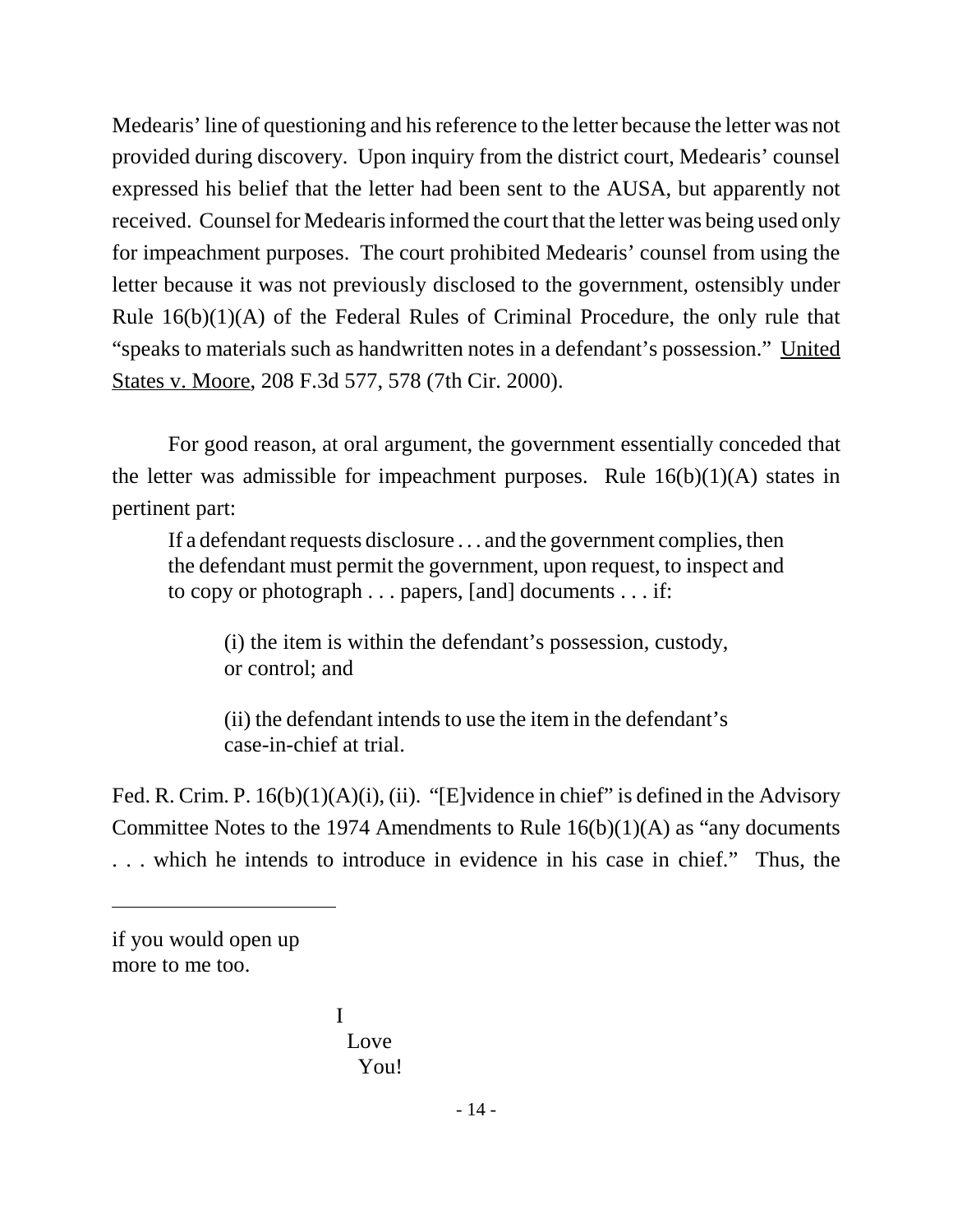requirement of reciprocal pre-trial disclosure under Rule 16(b)(1)(A) includes only documents which the defendant intends to introduce during his own case-in-chief. Because Medearis received his requested discovery from the government, he had to furnish in exchange tangible evidence which he intended to introduce as evidence in his case-in-chief. Yet, Medearis did not seek to use the letter in his case-in-chief. He tried to use it for impeachment purposes. Because counsel for Medearis was attempting to use the letter to impeach Whiting's testimony, it was not excludable under Rule 16(b)(1)(A).

In Moore, during the cross-examination of a prosecution witness, defense counsel attempted to use a handwritten note signed by the witness for impeachment purposes. 208 F.3d at 578. As in this case, the district court excluded the use of the note because a copy had not been provided pre-trial to the government. Id. In finding that the district court erred, the Moore court noted that, under Rule  $16(b)(1)(A)$ , only evidence the defendant "intends to introduce as evidence in chief at the trial" is required to be disclosed. 208 F.3d at 579 (internal quotation marks omitted). The court noted that the defendant did not seek to use the note "as evidence in chief at the trial," but only "as a prior inconsistent statement by [the witness] that would undermine his credibility in the jurors' eyes." Id. (internal quotation marks omitted). Because the defendant sought "to use the note to impeach the testimony of a witness for the prosecution; it was not properly excludable under Rule 16." 208 F.3d at 579.

Based on the foregoing, we conclude that the district court abused its discretion when it refused to allow Medearis' counsel to use the letter to impeach Whiting's testimony. The only remaining question is that of harmless error. Under the harmless error standard, we will reverse only when the "improper evidentiary ruling affects the substantial rights of the defendant or when we believe that the error has had more than a slight influence on the verdict." United States v. Ballew, 40 F.3d 936, 941 (8th Cir. 1994).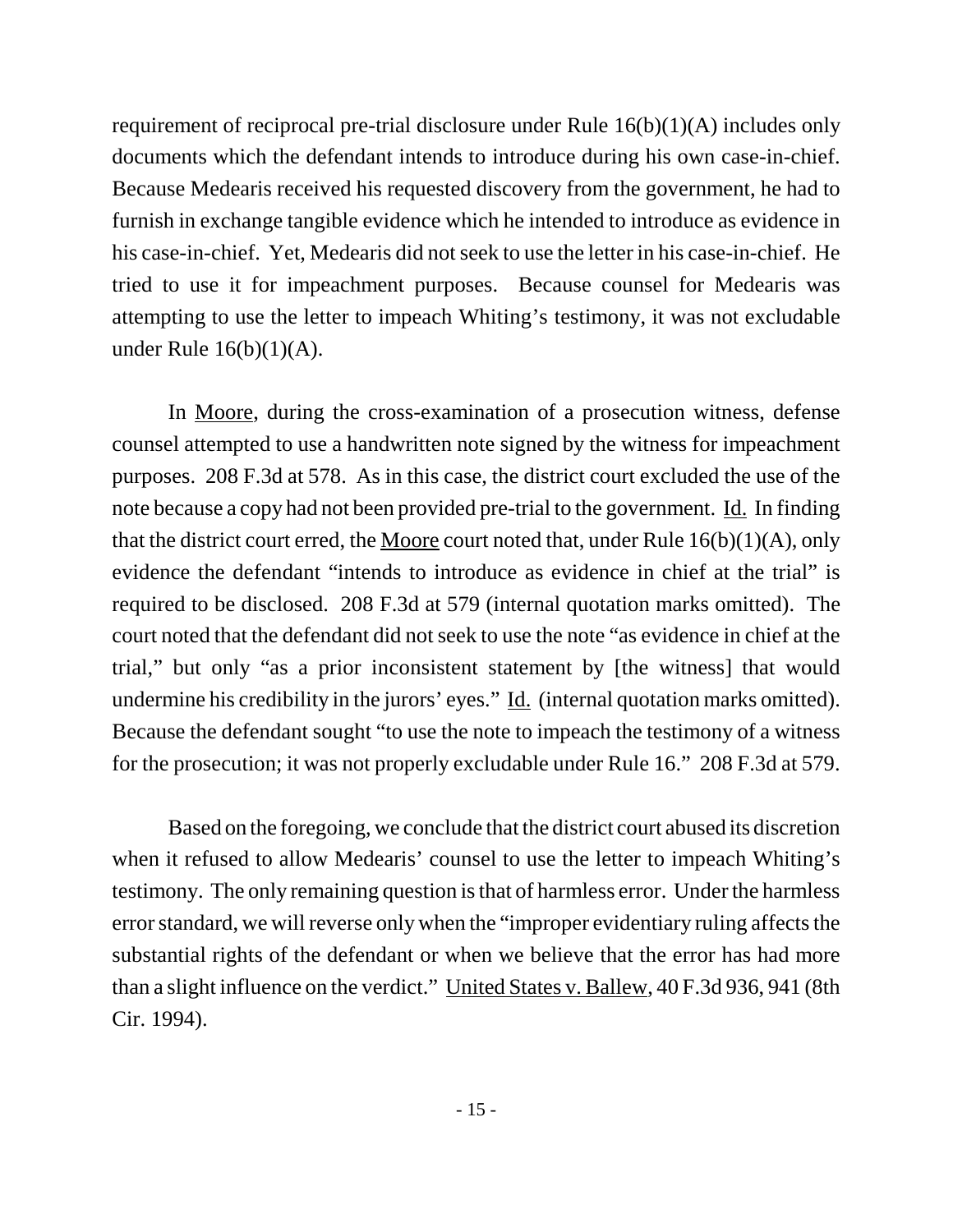Initially, we note that, because the district court erroneously held that Medearis' counsel could not use the letter on account of a discovery violation, the court never addressed issues concerning the authenticity of the letter. Indeed, there were no findings concerning: (1) whether Whiting wrote the letter; or (2) when the letter was written. However, in conducting our harmless error analysis, we will assume that the letter was written by Whiting either shortly before or shortly after the incident in question.

Medearis posits that the letter was essential for proper impeachment of Whiting's testimony. First, he suggests that he could have used the letter to show that Whiting lied on direct examination when, in response to the question of whether the thing she feared "the most" was losing Medearis to another woman, she said that was "not what I feared the most." In the letter, Whiting wrote that losing Medearis to another woman was what she "fear[ed] the most."

Although Whiting's testimony is inconsistent with her statement in the letter, this additional impeachment evidence would have been of little value. Counsel for Medearis was able to demonstrate, in painstaking detail, that Whiting gave several minor inconsistent statements over time. This additional inconsistent statement was really of no consequence, especially considering that counsel for Medearis was able to: (1) establish that Whiting generally feared losing Medearis; and (2) explore any ill motives Whiting may have had concerning her desire to seek revenge against Medearis for his having relations with other women. On cross-examination, Whiting acknowledged that her problems with Medearis started when he started seeing other women. Whiting also admitted that she did not want to lose Medearis to another woman, and that his relations with other women upset her, especially when he was seeing one of her best friends. She also acknowledged that she wanted things to work because they had a child together. All of this evidence suggests that Whiting did not want to lose Medearis and, in fact, feared losing him, thus providing more than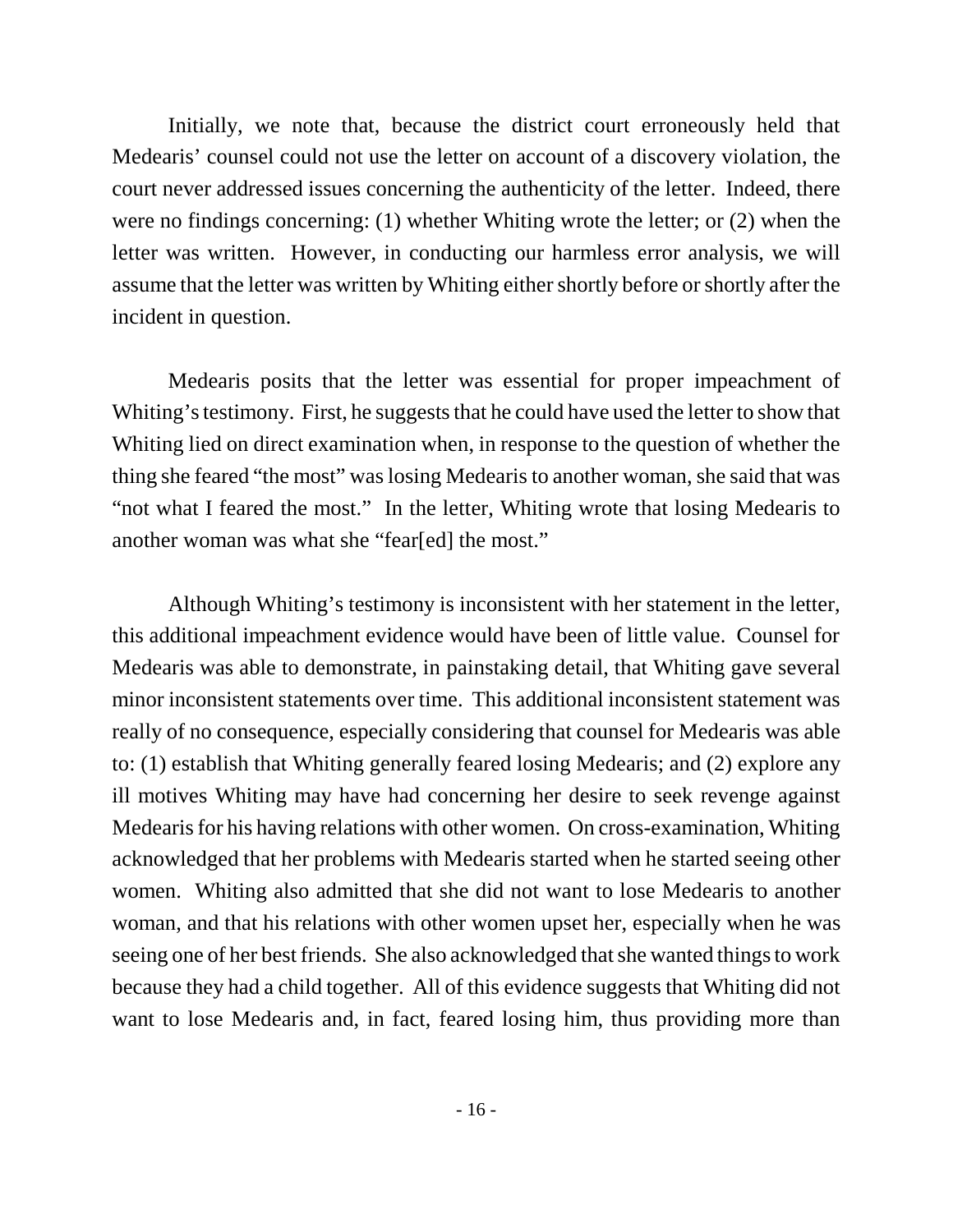adequate fuel for Medearis' argument that Whiting fabricated her testimony out of jealousy or to seek revenge against Medearis for seeing other women.

Medearis also posits that Whiting's statements in the letter concerning how much she loved Medearis, how comfortable she felt around him, and how it would be her fault if their relationship failed, would have assisted him in further impeaching Whiting's testimony to the point where his substantial rights are now affected. We disagree. Testimony at trial established that Whiting did care for Medearis, that she wanted things to work out with Medearis, that her demeanor caused ups and downs in her relationship with Medearis, and that she felt comfortable to meet with him to discuss their relationship.15 This evidence essentially provided him with the same impeachment evidence he claims he lacked.

In our view, the case was not especially close on the aggravated sexual assault counts. Whiting was taken against her will to a trail off of Wood Road. Whiting's testimony in this regard is corroborated by Donald Bear Robe who heard Whiting's screams while Medearis drove off from the parking lot of Fred Whiting's apartment. Upon arrival at the trail, Medearis started to pull Whiting's pants down as she pleaded for him to stop. Eventually, Medearis forced Whiting's hands behind her head as he drove his penis into her vagina, telling her he "always wanted to do this." Medearis then removed his penis from her vagina and inserted his fingers inside of her vagina, while Whiting continued to scream. After removing his fingers, Medearis inserted his penis again and quickly pulled it out, commenting that he could not "f\*\*\*" her.

Whiting's version of the forcible nature of the encounter is supported by the testimony of Dr. Sabovic and the physical evidence. In addition to observing redness

<sup>&</sup>lt;sup>15</sup>Interestingly, Medearis' counsel never once asked Whiting if she loved Medearis at anytime before or after the alleged incident. In fact, the record is devoid of any evidence tending to show that Whiting did not love Medearis. After all, he was the father of her child.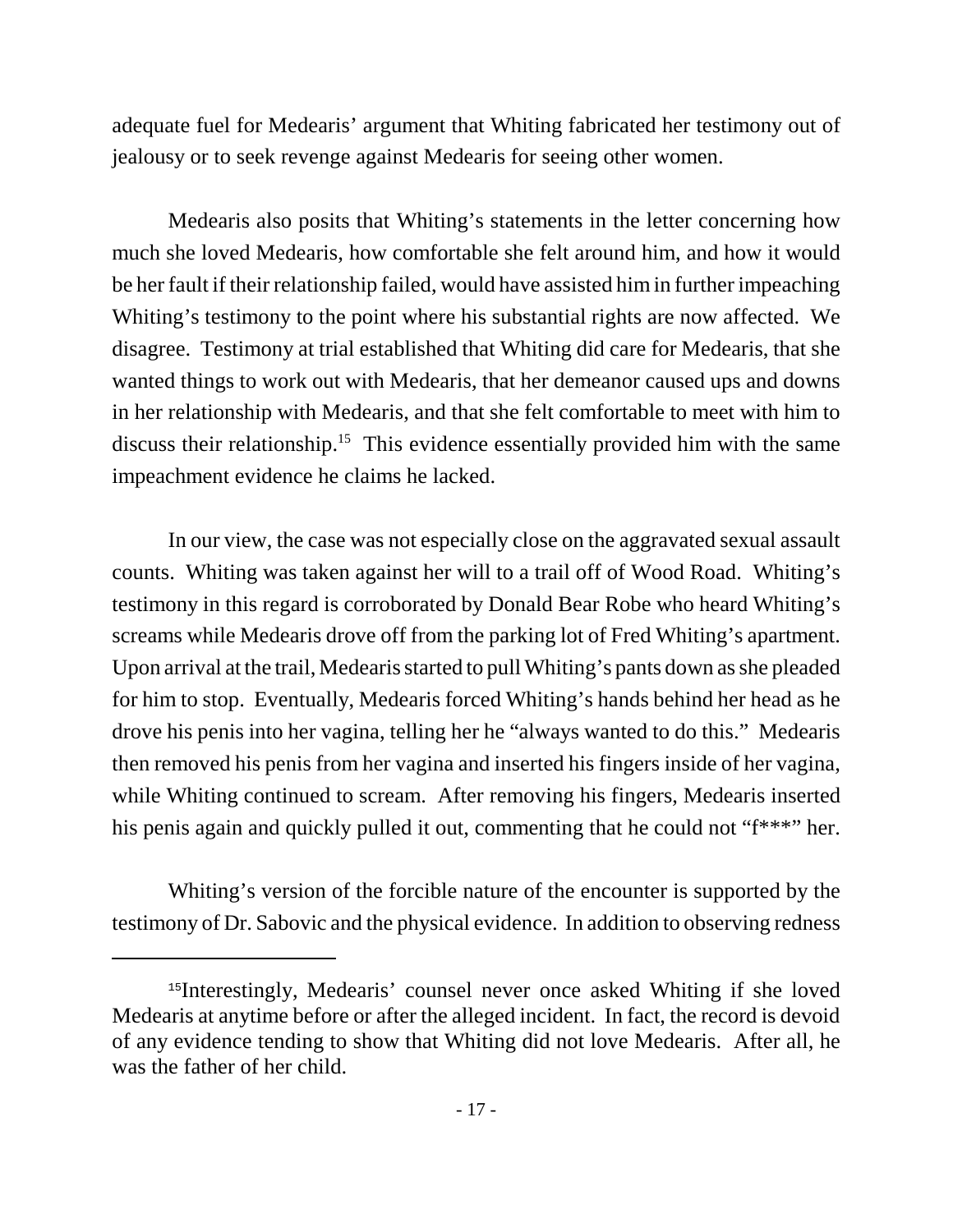on Whiting's left thigh and an excoriation of the vaginal vault, Dr. Sabovic observed that she had fresh bruises on both of her knees, on her left elbow, and on her left shoulder. Dr. Sabovic opined that Whiting's injuries were consistent with forced sexual intercourse. Dr. Sabovic also recovered gravel and sand, which he opined came from either Whiting's panties, her other clothing, or her feet.

At the hospital, a rape kit was administered, which included an oral and vaginal swab of Whiting. Medearis was found to be the source of the DNA discovered on the vaginal swab. Moreover, at the hospital, Whiting gave three detailed and thorough accounts of the incident, one to the hospital staff, one to Sergeant Esther Murray, and one to a criminal investigator. While a few of the minor details of these reports are inconsistent with Whiting's trial testimony, the crucial details concerning where, when, and how the rape occurred are consistent.

Counsel for Medearis did his best to show that Whiting's testimony involved false accusations fueled by either jealousy, anger, or revenge. However, his argument simply did not carry the day given the physical evidence supporting Whiting's allegations of aggravated sexual abuse. Moreover, counsel for Medearis faced an uphill climb given the fact that Medearis fled for a period of time, used drugs, was sleeping with other women ostensibly when he was trying to reconcile with Whiting, engaged, at times, in violent conduct, and asked Grace Her Many Horses how Whiting was doing several hours after the incident. More importantly, Medearis' version of the encounter on Wood Road was suspect to say the least, that Whiting's extensive bruises were the result of rough sex in the car, that she lost her zipper while trying to put on her jacket (the second person in less than three days to have that happen in the same car), and that she fell while trying to get out of the car causing her clothes to accumulate both stains and gravel.

Our dissenting colleague takes the position that the letter, assuming it was written after the incident in question, would have influenced the outcome of the trial.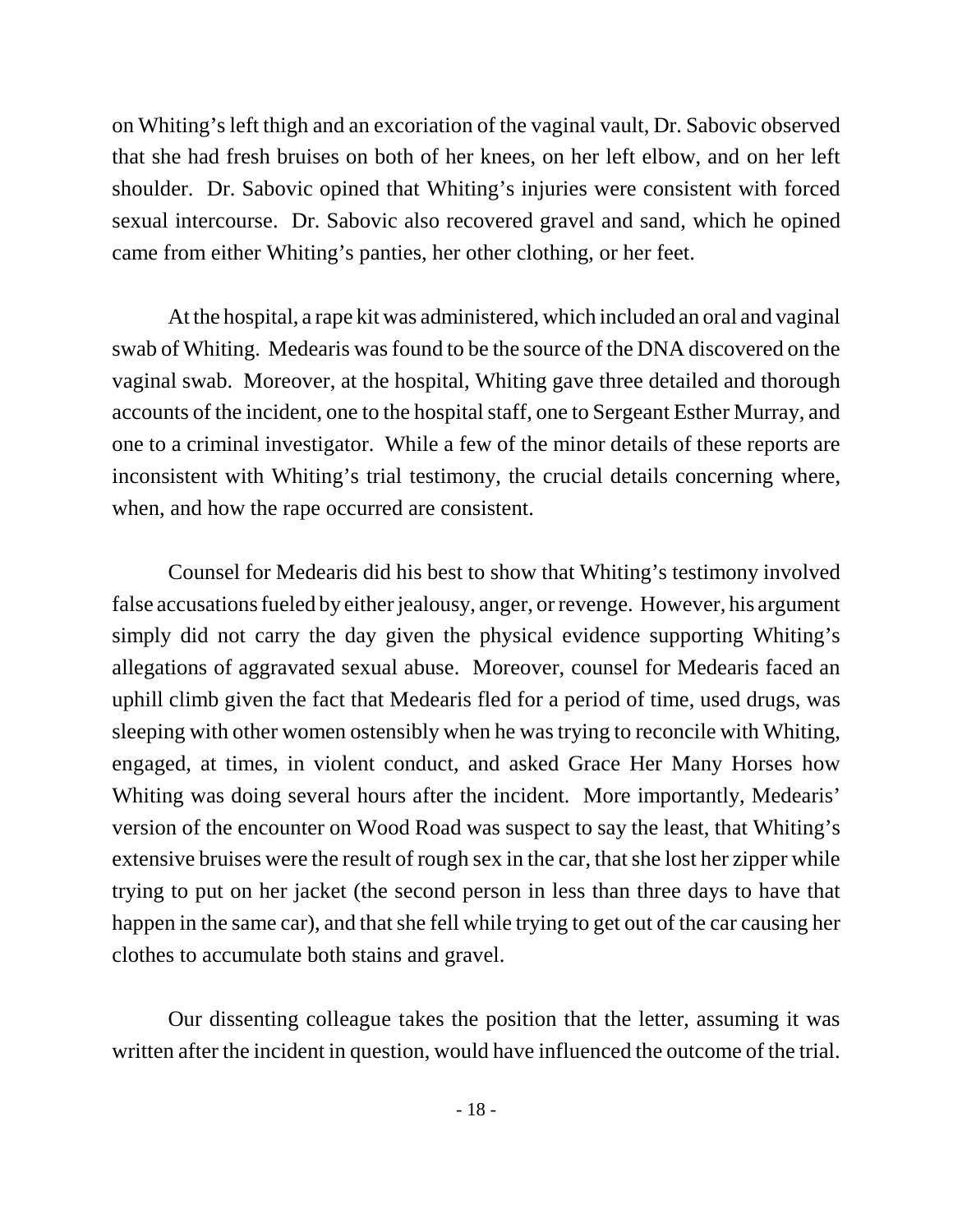For several reasons, we respectfully disagree. First, the timing of the letter would neither have altered Whiting's trial testimony nor undermined the three detailed and thorough accounts Whiting gave at the hospital. Second, the timing of the letter would not have undermined the testimony of Dr. Sabovic and the physical evidence evincing rape. Finally, the timing of the letter would have done little to aid the uphill climb faced by Medearis. His pre- and post-incident conduct was profoundly inculpatory and his version of the incident in question was highly suspect.

In short, the use of the letter would not have influenced or altered the outcome of the trial, regardless of when it was written. For this reason, we conclude that the district court's refusal to allow counsel for Medearis to use the letter allegedly written by Whiting is harmless error.

## III

Medearis also contends that there is insufficient evidence in the record to support his two convictions for aggravated sexual abuse.

When reviewing the sufficiency of the evidence, we consider the evidence in the light most favorable to the government and accept all reasonable inferences which tend to support the jury's verdict. United States v. Espino, 317 F.3d 788, 792 (8th Cir. 2003). While the evidence need not preclude every outcome other than guilty, we consider whether it would be sufficient to convince a reasonable jury beyond a reasonable doubt. United States v. Roach, 28 F.3d 729, 736 (8th Cir. 1994). This court will reverse for insufficient evidence only if no reasonable jury could have found Medearis guilty beyond a reasonable doubt. United States v. Henderson-Durand, 985 F.2d 970, 975 (8th Cir. 1993).

To convict Medearis of aggravated sexual abuse, the government had to prove beyond a reasonable doubt that: (1) Medearis is an Indian; (2) Medearis caused Whiting to engage in a sexual act; (3) Medearis used force or the threat of force to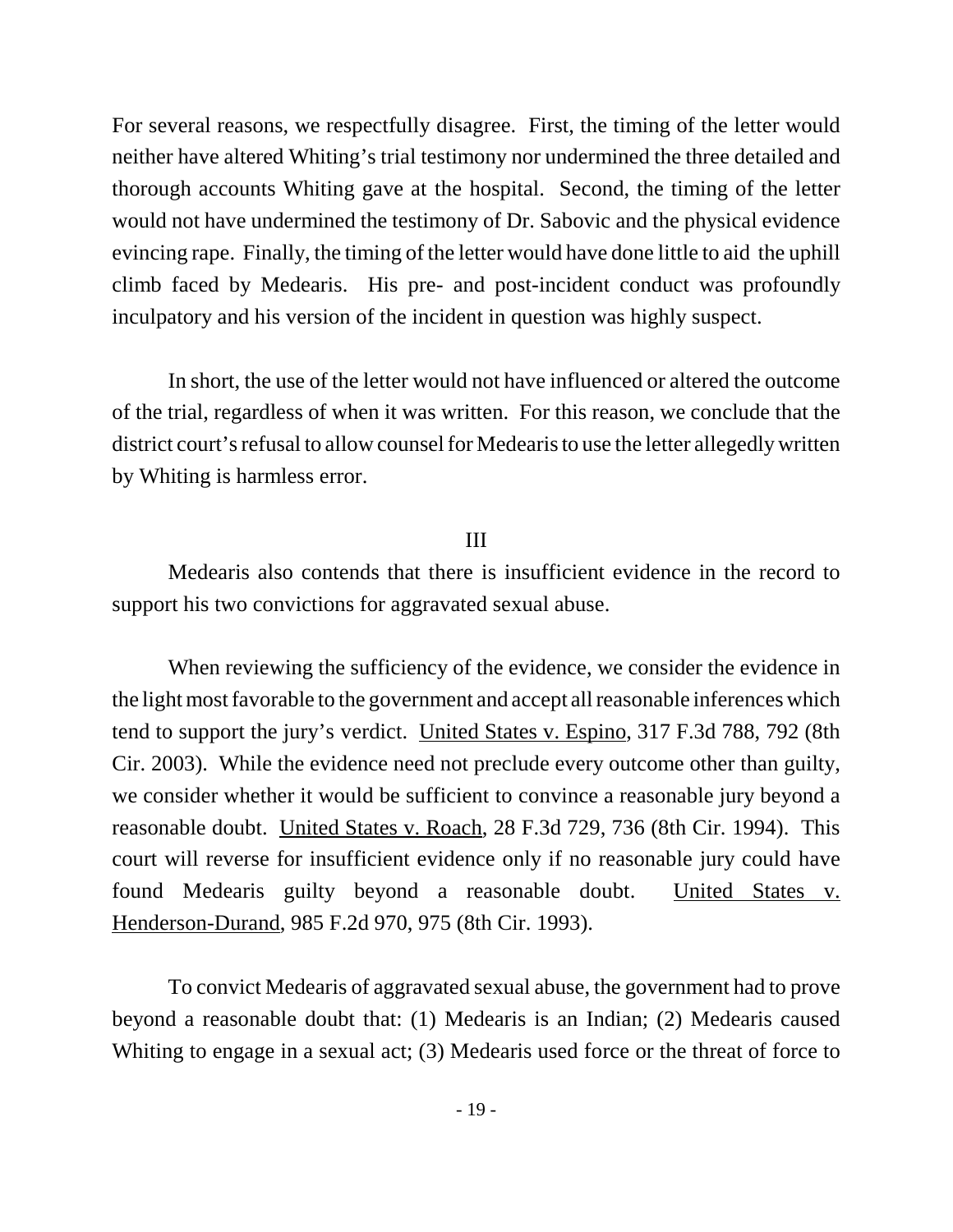cause Whiting to engage in a sexual act; and (4) the events occurred on Indian land. United States v. Eagle, 133 F.3d 608, 610 (8th Cir. 1998). Only the second and third elements are in dispute.<sup>16</sup>

We believe the evidence is more than sufficient on the second and third elements. The evidence described in the preceding section of this opinion amply supports the jury's conclusion that Medearis used force or the threat of force to cause Whiting to engage in two sexual  $\arctan 17$ 

<sup>&</sup>lt;sup>16</sup>The evidence in the record is undisputed concerning the first and fourth elements. Medearis stipulated that he has some degree of Indian blood and therefore is recognized as an Indian. Moreover, Harold Compton, Realty Officer with the Bureau of Indian Affairs for the Rosebud Agency, testified that the location at which the alleged aggravated sexual abuse occurred was on the Rosebud Reservation and therefore was considered Indian Country.

<sup>&</sup>lt;sup>17</sup>Medearis also suggests that the jury's not guilty verdict on the kidnapping count is unconstitutionally irreconcilable with the jury's guilty verdicts on the aggravated sexual abuse counts. Because the elements of the kidnapping count are different from the elements of the aggravated sexual abuse counts, the result is not necessarily inconsistent. Even if it were, this court has rejected this line of argument. See, e.g., United States v. Whatley, 133 F.3d 601, 606 (8th Cir. 1998) ("The only relevant question when reconciling inconsistent verdicts . . . is whether there was enough evidence presented to support the conviction. . . . Inconsistent verdicts are not, on their own, sufficient grounds for reversal or a new trial.").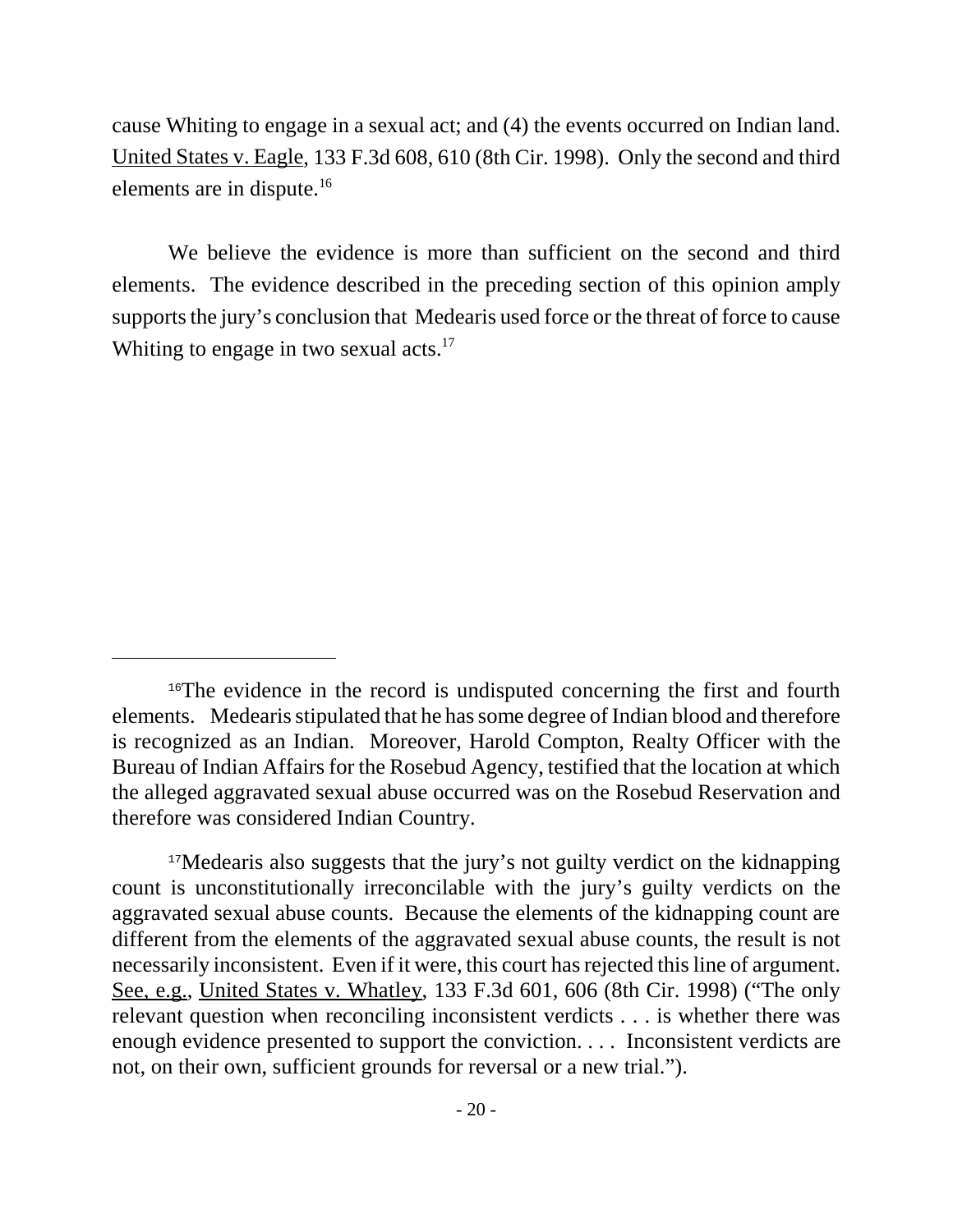For the reasons stated herein, the judgment of the district court is affirmed.<sup>18</sup>

BYE, Circuit Judge, dissenting.

With due respect, I dissent from that part of the court's judgment concluding Mr. Medearis was not substantially prejudiced by the district court's refusal to admit the letter to impeach Ms. Whiting's testimony on cross examination.

The majority takes an all-too-myopic view of the impeachment process. True, the letter would have been cumulative to the extent it impeached certain details of Ms. Whiting's testimony, such as her fear of losing Mr. Medearis to another woman. But, if written after the assault, the letter's competence to impeach such testimony is dwarfed by its power to undermine Ms. Whiting's ultimate statements – that she was taken against her will from her cousin's home, physically and psychologically abused, and then forcibly raped by Mr. Medearis. Well versed in the subtleties of the rules of evidence, we may be able to so isolate each statement in the letter as to minimize the letter's overall power to impeach. But I cannot believe a jury of Mr. Medearis's peers, taking a common-sense view of the matter, would not have wondered how Ms. Whiting, in so effusive a letter, could have vowed her lasting love for, and expressed

<sup>&</sup>lt;sup>18</sup>Following his convictions, Medearis filed a motion for new trial based on newly discovered evidence, which the district court denied. In a one-paragraph argument on appeal, Medearis claims this was error. We have reviewed Medearis' argument and our analysis of the controlling factors establishes that his argument is without merit. See United States v. Duke, 255 F.3d 656, 659 (8th Cir. 2001) (holding that to justify a new trial based upon newly discovered evidence, "(1) the evidence must have been discovered after trial; (2) the failure to discover this evidence must not be attributable to a lack of due diligence on the part of the movant; (3) the evidence must not be merely cumulative or impeaching; (4) the evidence must be material; and (5) the evidence must be likely to produce an acquittal if a new trial is granted").